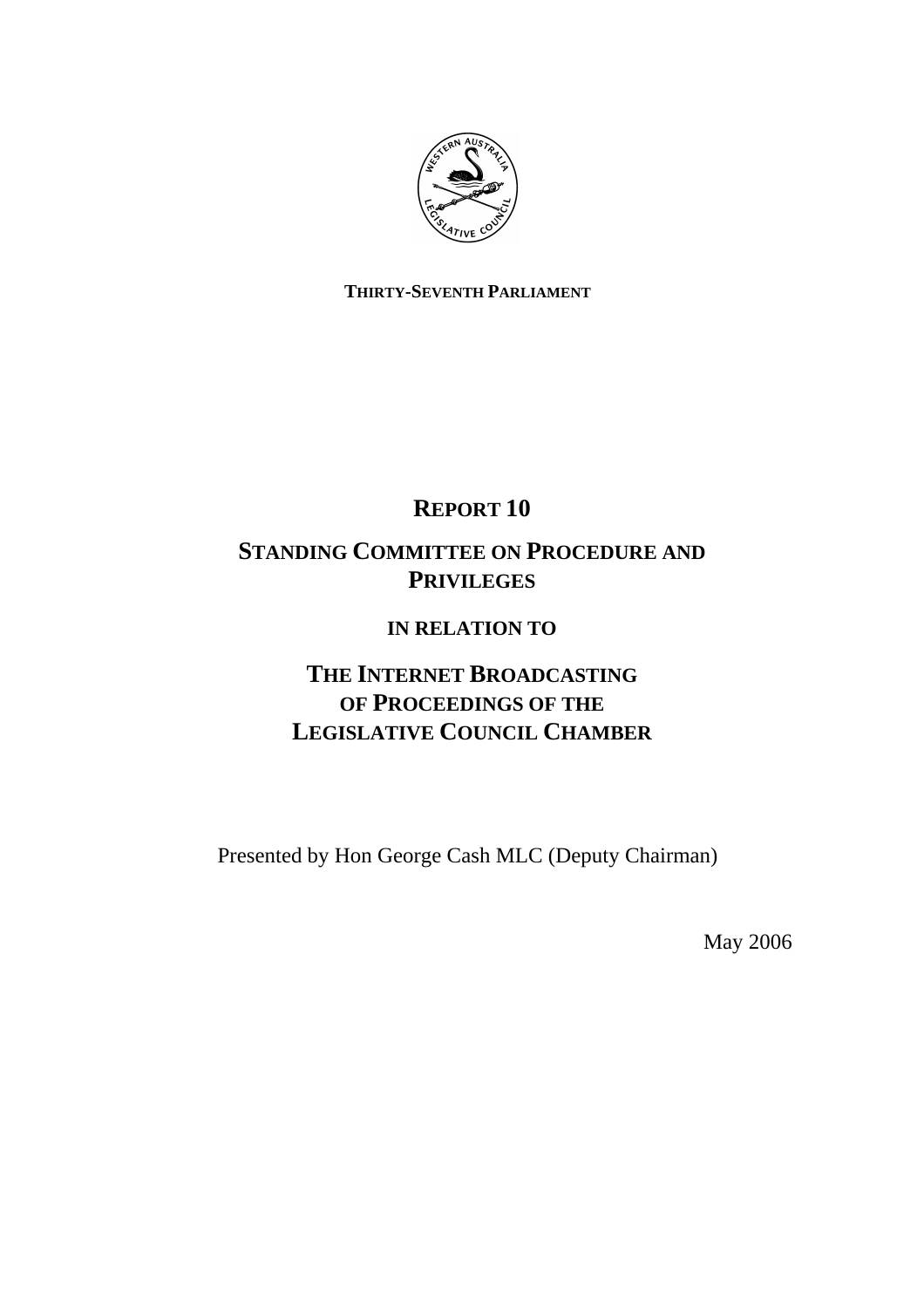### **STANDING COMMITTEE ON PROCEDURE AND PRIVILEGES**

#### **Date first appointed:** 24 May 2001

#### **Terms of Reference:**

The following is an extract from Schedule 1 of the Legislative Council Standing Orders:

#### "6**. Procedure and Privileges Committee**

- 6.1 A *Procedure and Privileges Committee* is established.
- 6.2 The Committee consists of the President and the Chairman of Committees, the Deputy Chairmen of Committees (all *ex officio*), and any members co-opted by the Committee whether generally or in relation to a particular matter. The President is the Chairman, and the Chairman of Committees is the Deputy Chairman, of the Committee.
- 6.3 With any necessary modifications, SO 326A applies to a co-opted member.
- 6.4 The Committee is to keep under review the law and custom of Parliament, the rules of procedure of the House and its committees, and recommend to the House such alterations in that law, custom, or rules that, in its opinion, will assist or improve the proper and orderly transaction of the business of the House or its committees.
- 6.5 Unless otherwise ordered any rule or order under which a matter of privilege stands referred, or is referred, to a committee (however described) for inquiry and report is a reference to the Committee."

#### **Members as at the time of this inquiry:**

Hon Nick Griffiths MLC (Chairman) Hon Simon O'Brien MLC Hon George Cash MLC (Deputy Chairman) Hon Louise Pratt MLC Hon Graham Giffard MLC Hon Ken Travers MLC Hon Ray Halligan MLC Hon Giz Watson MLC (co-opted Member) Hon Murray Criddle MLC (co-opted Member)

**Staff as at the time of this inquiry:** 

Mia Betjeman, Clerk Malcolm Peacock, Deputy Clerk Nigel Pratt, Clerk Assistant (House)

#### **Address:**

Parliament House, Perth WA 6000, Telephone (08) 9222 7222 Website: http://www.parliament.wa.gov.au

#### **ISBN 1 9208 8681 8**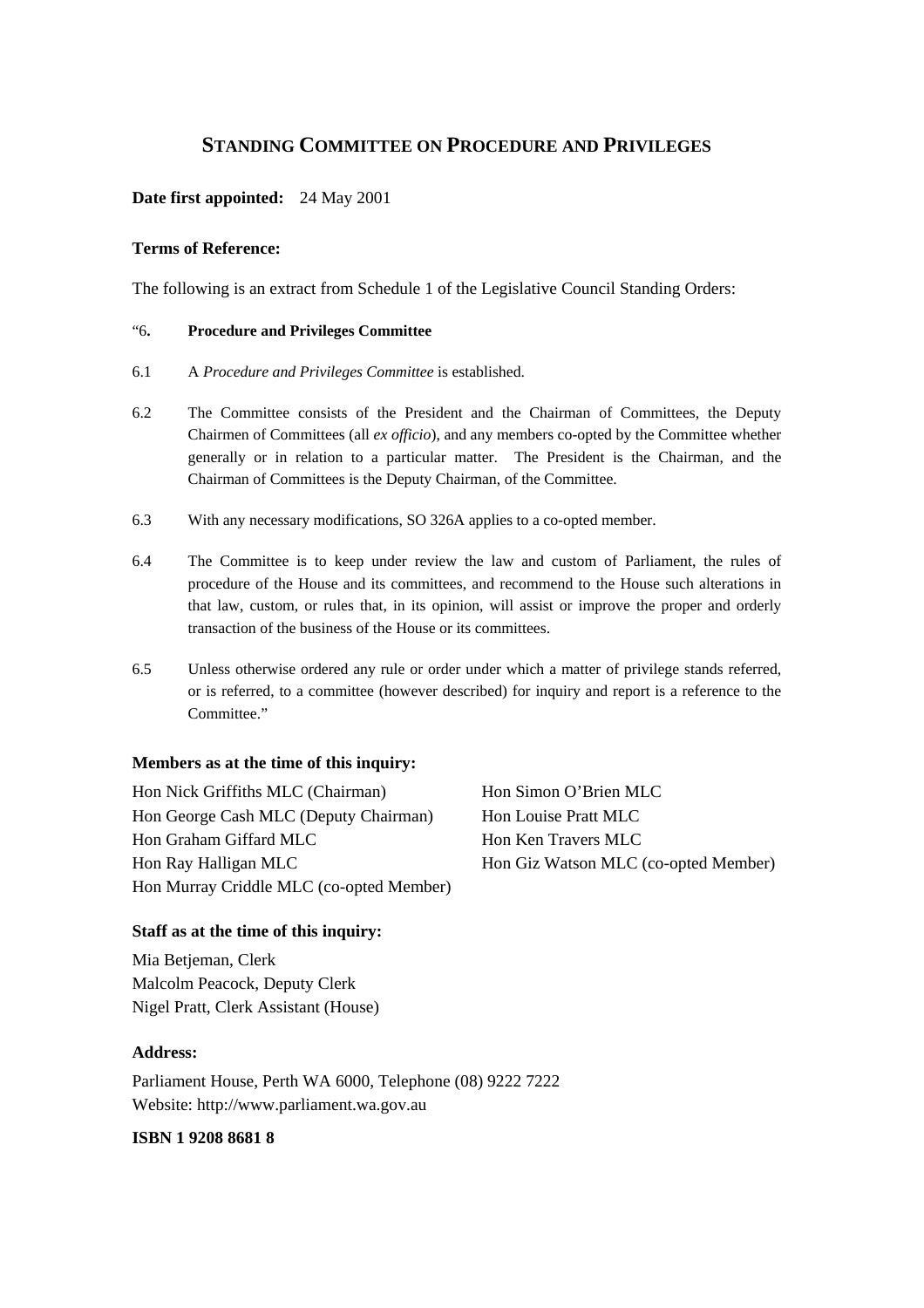## **CONTENTS**

| 4      |  |  |
|--------|--|--|
| $\sim$ |  |  |
| 6      |  |  |
| 7      |  |  |
| 8      |  |  |
| 9      |  |  |
|        |  |  |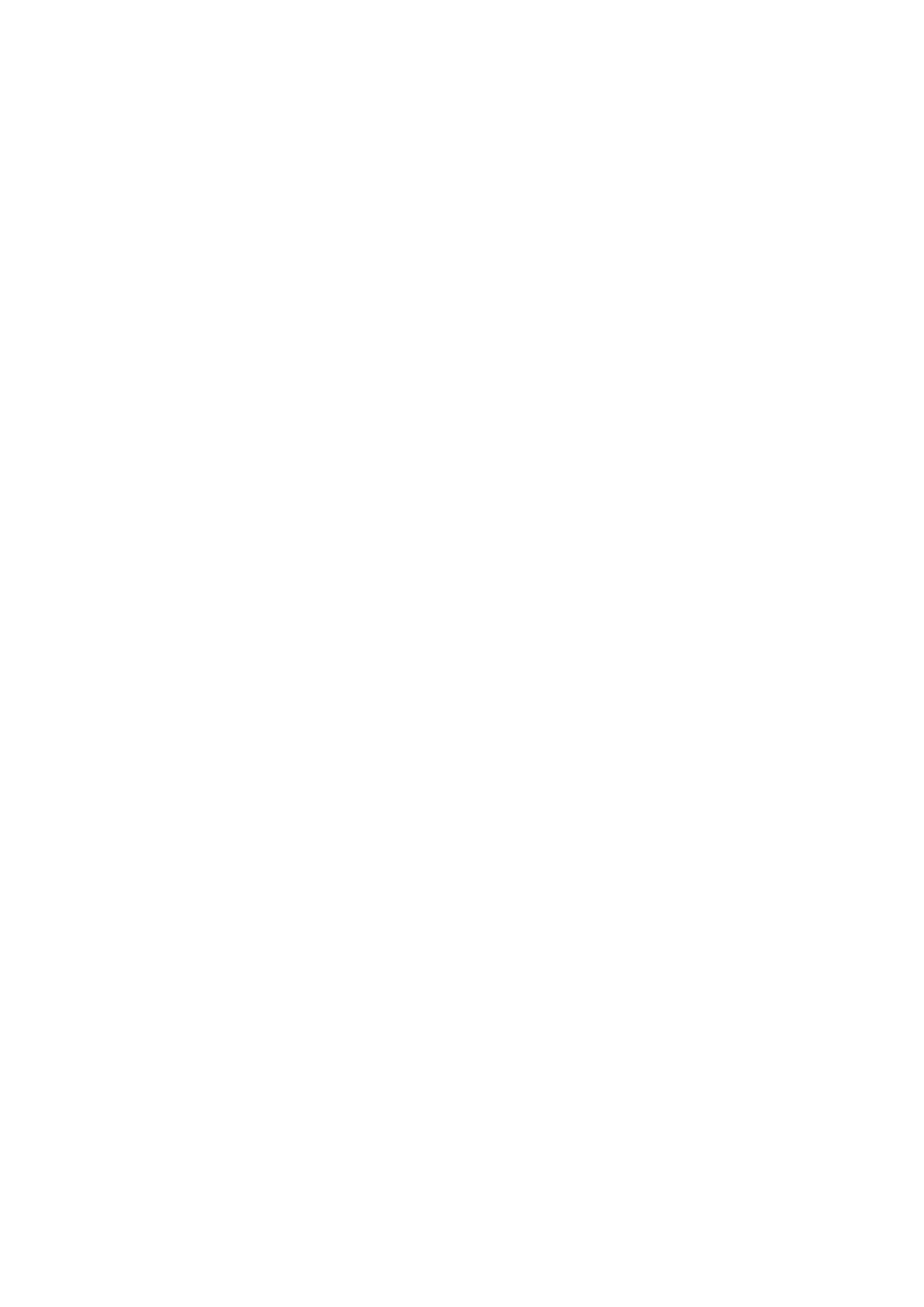#### **REPORT OF THE STANDING COMMITTEE ON PROCEDURE AND PRIVILEGES**

#### **IN RELATION TO**

#### **THE INTERNET BROADCASTING OF PROCEEDINGS OF THE LEGISLATIVE COUNCIL CHAMBER**

#### **1 REFERENCE AND PROCEDURE**

- 1.1 On 11 May 2006 the Procedure and Privileges Committee (Committee) met to discuss a number of matters relating to the law and custom of Parliament and the rules of the procedure of the House.
- 1.2 This report canvasses the Committee's deliberations and recommendation in relation to the Internet broadcasting of proceedings of the Legislative Council Chamber.

#### **2 BACKGROUND**

- 2.1 Radio and television are now firmly established as important media for communicating proceedings of Parliament to the public. Regular sound broadcasting from both Houses began in 1982 followed by the televising of parliamentary proceedings in 1996. In 1996, both Houses agreed to televising question time and other significant events, subject to strict rules to ensure that the House retained control over how it was portrayed on television.
- 2.2 The rules were eventually relaxed to permit the parliamentary broadcasting unit to record the full parliamentary proceedings and allow accredited media outlets, whether by the medium of radio or television, to connect to the live feed to use as they saw fit.
- 2.3 The use of such technology has enabled the public, to a limited extent, to be better informed of the work of Parliament. However, since 1996 there have been a number of technological developments, in particular the Internet.

#### **3 WHY WEBCAST?**

- 3.1 The rationale behind the introduction of Internet broadcasting (webcasting) of parliamentary proceedings tends to focus on expanding public access to the operations of the Parliament, not simply through the formal record (Hansard), but being able to sit in the public gallery remotely. This has the advantages for people who:
	- a) have limited time and/or have interest in only a small part of business of the day;
	- b) live a long distance from the Parliament, particularly those in regional areas;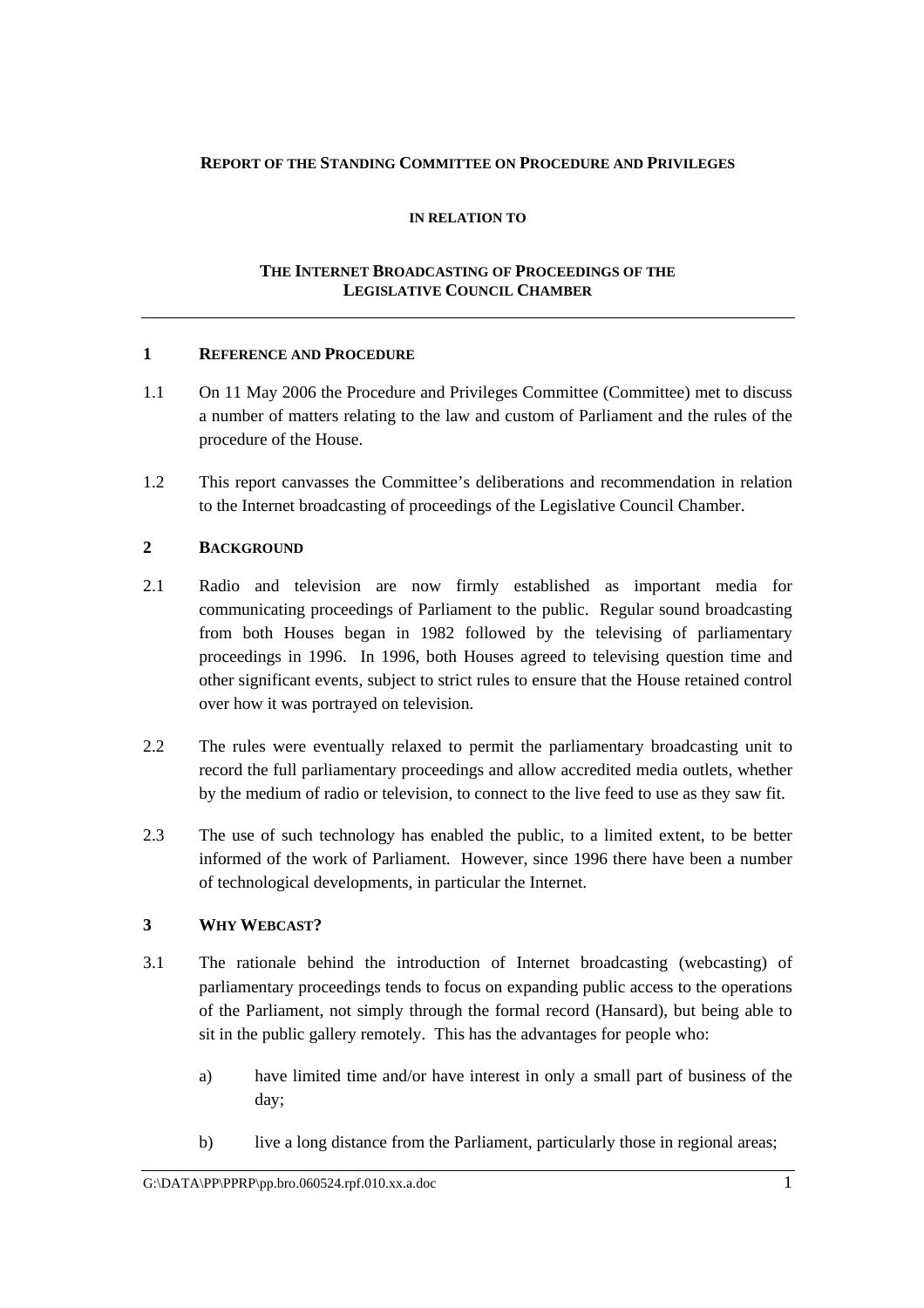- c) have responsibilities that prevent travel (parents, carers); or
- d) have a disability.
- 3.2 However, disadvantages include:
	- a) the majority of parliamentary business tends to be relatively routine, and is not engaging to the public;
	- b) the audience has no idea when a particular debate will commence;
	- c) demand for this service outside of some social and professional circles is low; and
	- d) the high-speed connection to the Internet, particularly in regional areas, is limited thereby restricting access.
- 3.3 The Committee considers that Internet broadcasting has an important part to play in the modernisation of Parliament. The Committee notes that Parliaments across Australia<sup>1</sup> and overseas have adopted the new technology as the medium to broadcast parliamentary proceedings (Refer to Appendix 1). The technology provides Internet subscribers with an ability to watch live parliamentary proceedings from any location in the world. The Committee notes the United Kingdom Parliament also offers an ondemand archive, where material can be retrieved for viewing for up to 14 days after live transmission.

#### **4 PARLIAMENTARY PRIVILEGE AND DEFAMATION ACTIONS**

- 4.1 The Committee is aware the Legislative Council has been cautious in adopting the new technology due to legal uncertainty. During its deliberations, the Committee considered whether there were any legal implications, specifically in relation to the areas of parliamentary privilege and defamation law, in broadcasting via the Internet.
- 4.2 The Committee observes that parliamentary privilege does not cloak parliamentary publications with any form of protection. This was decided in 1839 in *Stockdale v*  Hansard.<sup>2</sup> The court held that parliamentary privilege protected papers printed by order of the House for the use of its own Members, but that this protection did not extend to papers made available outside the House to members of the public. The *Parliamentary Papers Act 1891* was enacted to reverse this decision.
- 4.3 The Committee notes that the protection afforded to the publication of proceedings under the *Parliamentary Papers Act 1891* is limited to within Western Australia.

<sup>1</sup> The Western Australian Legislative Assembly has broadcast its proceedings since March 2000.

<sup>2</sup> (1839) 112 ER 116.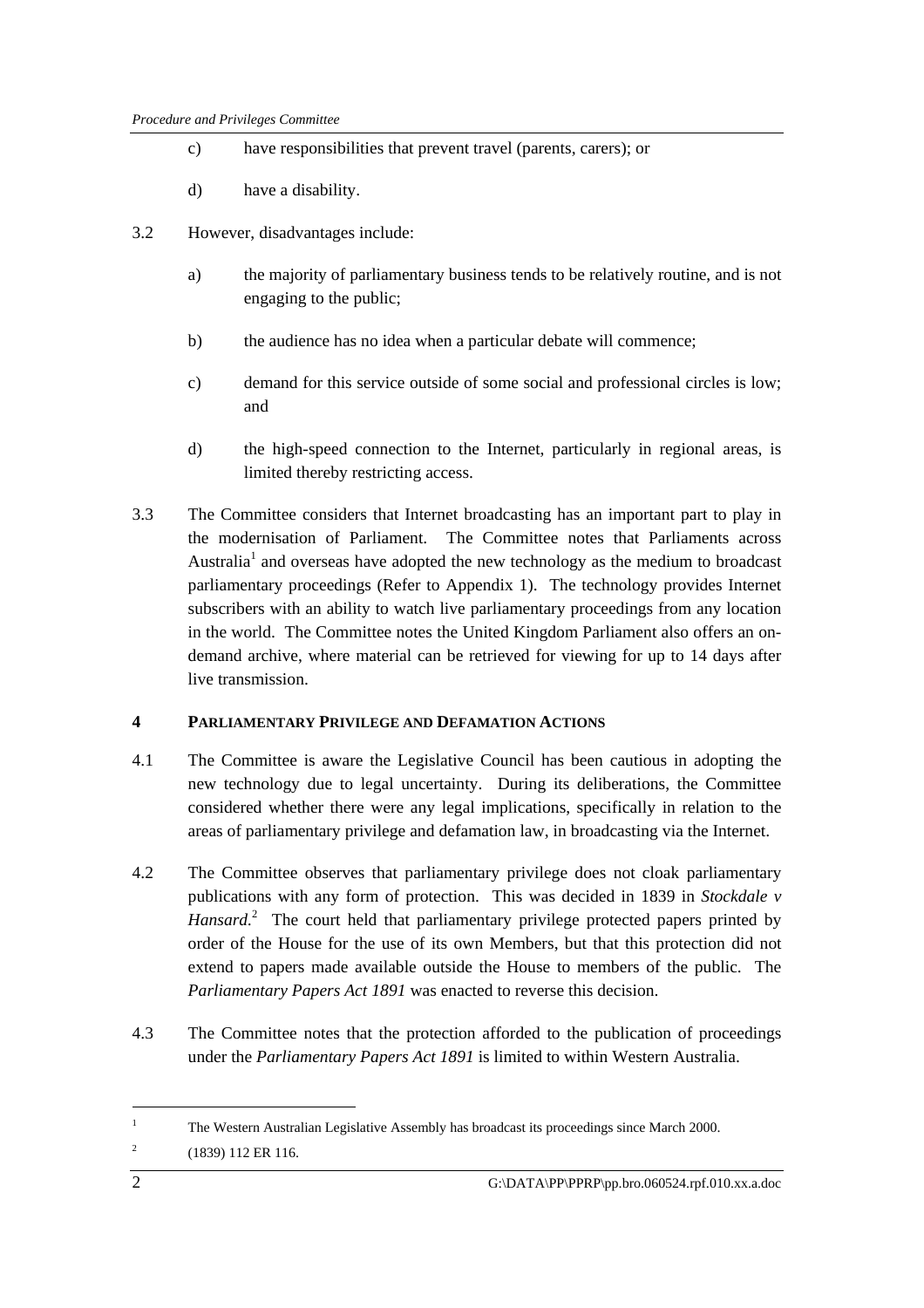- 4.4 Recent legislative developments also impact on the matter of parliamentary privilege and defamation: the decision of the High Court in 2002 in the Gutnick case<sup>3</sup> and the *Defamation Act 2005.*
- 4.5 In the Gutnick case the High Court found that until the material is comprehended by the reader then "no harm is done". The High Court reiterated that publication is a bilateral act involving the publication of material and its later comprehension. By finding, that defamation only occurs in the country where the article is first published would not recognise the fact that the publication is a bilateral act.
- 4.6 The High Court found that, therefore, defamation takes place where the material alleged to be defamatory is in comprehensible form such that it can be read and where it is damaging to a plaintiff's reputation. In the case of material on the Internet, the Court held that it is not in comprehensible form until downloaded onto the computer of a person who has used a web browser to pull the material from the web server.
- 4.7 Section 27 of the new *Defamation Act 2005* provides that it is a defence to the publication of defamatory matter if the defendant proves that the matter was published on an occasion of absolute privilege. The section lists certain publications that are published on occasions of absolute privilege.
- 4.8 The Committee notes that the definition extends the defence of absolute privilege to the publication of matter that would be subject to absolute privilege under the corresponding law of another Australian jurisdiction.
- 4.9 Section 27(2)(a) of the *Defamation Act 2005* broadly reflects the *Parliamentary Papers Act 1891* but extends absolute privilege by providing that a matter is published on an occasion of absolute privilege if:

*... the matter is published in the course of the proceedings of a parliamentary body, including (but not limited to) —* 

- *(i) the publication of a document by order, or under the authority, of the body;*
- *(ii) the publication of the debates and proceedings of the body by or under the authority of the body or any law;*
- *(iii) the publication of matter while giving evidence before the body; and*
- *(iv) the publication of matter while presenting or submitting a document to the body; …*

 $\overline{a}$ 

<sup>3</sup> *Dow Jones & Company Inc v Gutnick.* [2002] HCA 56.

 $G:\Delta\Pr{\text{PPRP}}$  or  $.060524$  rpf.010.xx.a.doc 3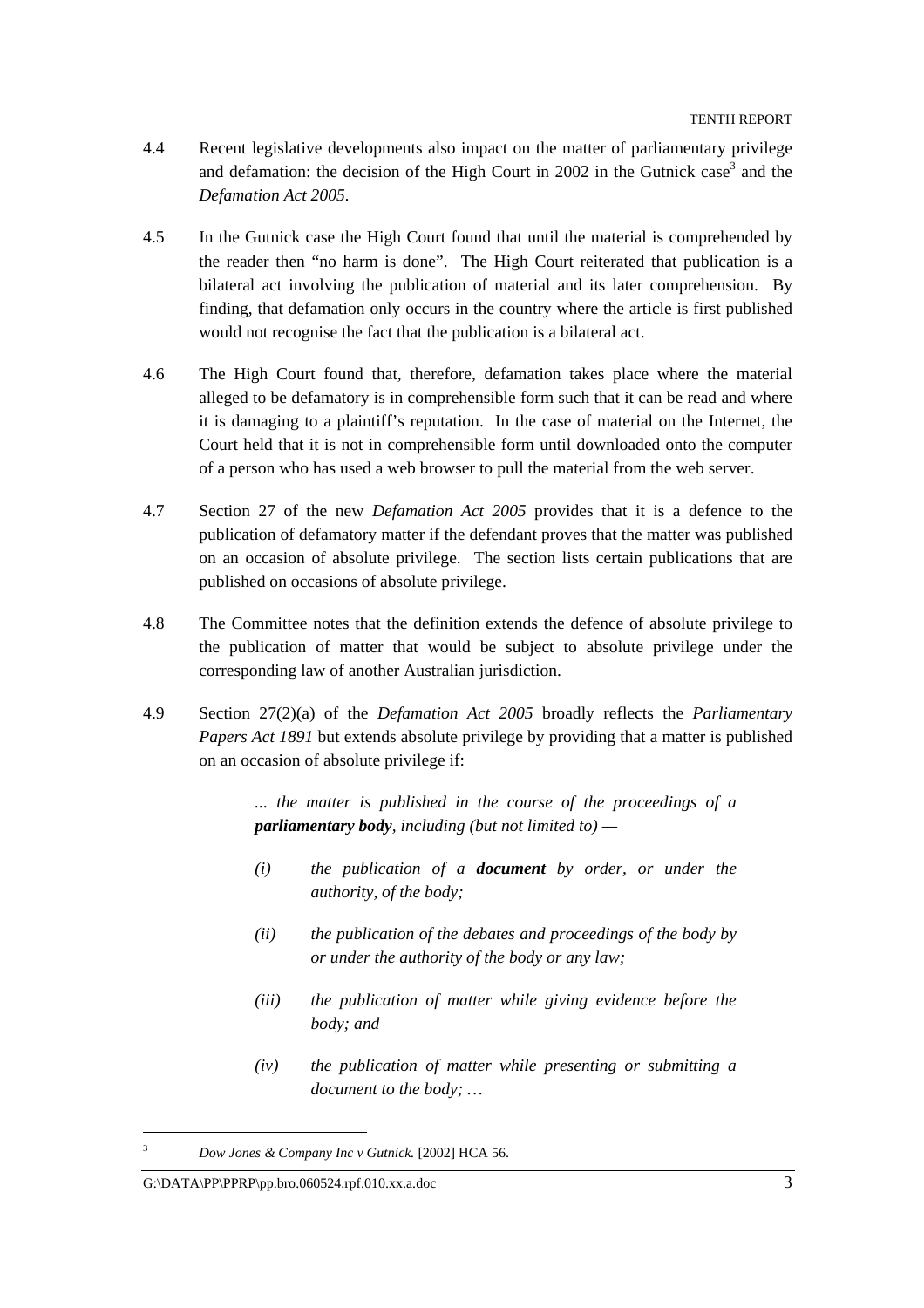- 4.10 The Committee notes that section 4 of the *Defamation Act 2005* provides a wide definition of "parliamentary body" to include:
	- *(a) a parliament or legislature of any country;*
	- *(b) a house of a parliament or legislature of any country;*
	- *(c) a committee of a parliament or legislature of any country; and*
	- *(d) a committee of a house or houses of a parliament or legislature of any country; …*
- 4.11 Section 4 further provides **"document"** means any record of information, and includes:
	- *(a) anything on which there is writing;*
	- *(b) anything on which there are marks, figures, symbols or perforations having a meaning for persons qualified to interpret them;*
	- *(c) anything from which sounds, images or writings can be reproduced with or without the aid of anything else; and*
	- *(d) a map, plan, drawing or photograph.*
- 4.12 The Committee considers that while the *Defamation Act 2005* may provide protection to electronic data being transmitted via webcast within Australian jurisdictions, it may not provide any greater protection in countries where there is no corresponding law.
- 4.13 The Committee further notes the expression "proceedings" in the *Parliamentary Papers Act 1891* and the *Defamation Act 2005* presumably have the same meaning as "proceedings in Parliament" in article 9 of the *Bill of Rights*. Accordingly "proceedings" does not include comments which are made during proceedings in the House or a committee which do not form part of the debate. That is to say, "proceedings" do not include defamatory interjection made by another Member or by a spectator in the gallery. The Committee however considers this to be more theoretical rather than a real risk as the sound system should only broadcast the Member with the call.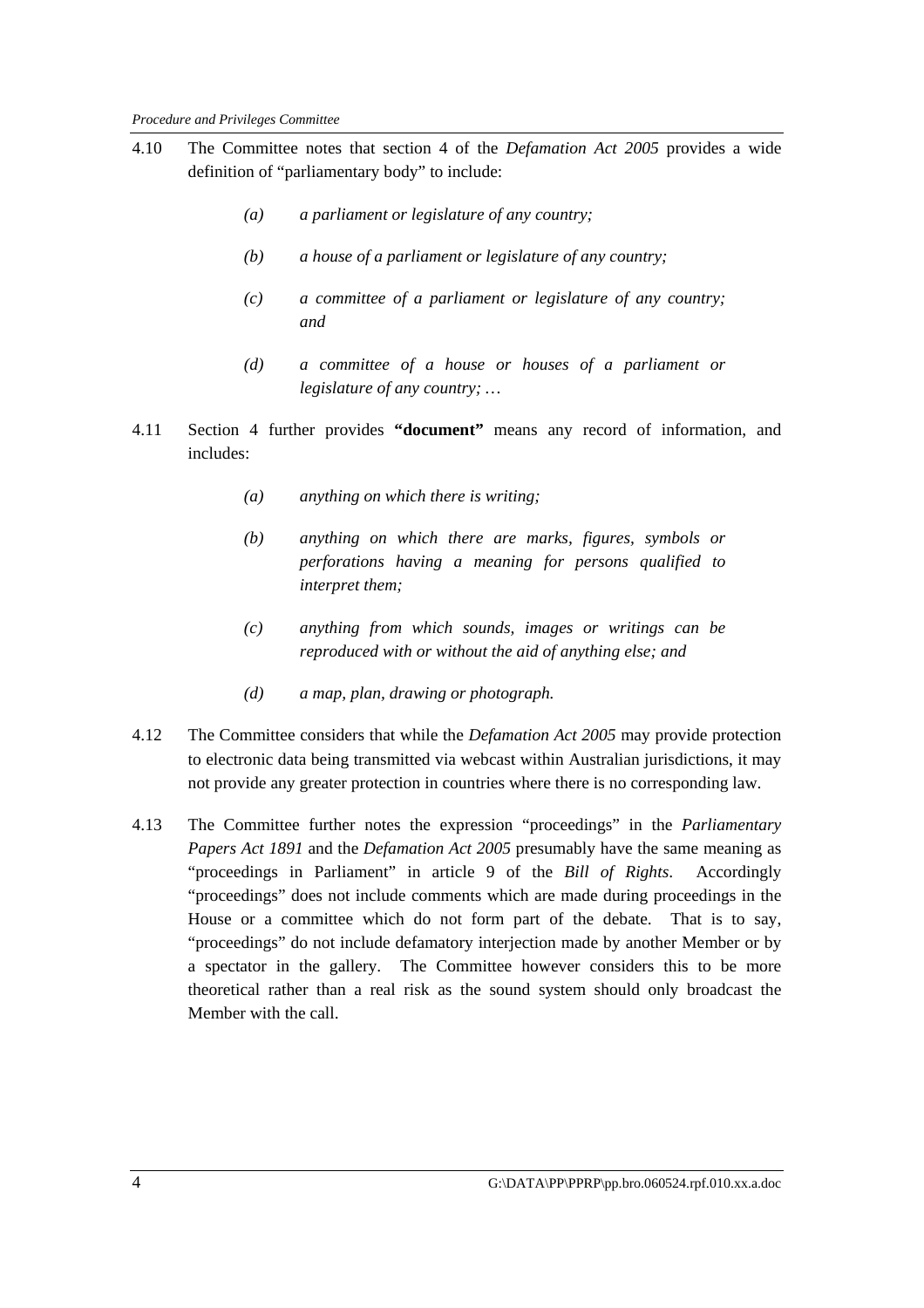#### **5** *PARLIAMENTARY PAPERS ACT 1891*

- 5.1 The Committee observes that the scheme of the *Parliamentary Papers Act 1891* is to provide protection to those persons the subject of civil proceedings who:
	- publish material under the authority of the Houses of Parliament, for example, Hansard reporters (sections 1 & 2);
	- print an extract or abstract of a report, paper or votes and proceedings (section 3) (refer to paragraph 5.4 below); and
	- publish a speech, or extract of a speech made in Parliament by a Member of Parliament at the written request of that Member. These persons are identified as Hansard reporters, an employee of Parliament,<sup>4</sup> the Government Printer and those employed at the Government Printing Office (section 3A).
- 5.2 The Committee observes that the protection afforded by sections 1, 2 and 3A of the *Parliamentary Papers Act 1891* applies to the "publication" of "*any report, paper, votes or proceedings of the Legislative Council or Legislative Assembly by such person or persons, or by his, her, or their servant or servants, by or under the authority of the Legislative Council or Assembly of the said Colony*."
- 5.3 Two observations are made:
	- a) The language is capable of being interpreted widely as applying to publication by any means, including radio, television or Internet broadcasting even though the technology was unknown in 1891, as Acts are always speaking to cater for the present; and
	- b) This view is put beyond doubt by the definition of "publication" contained in section 5 of the *Interpretation Act 1984* which in paragraph (b) means "*any record, tape, wire, perforated roll, cinematograph film or images or other contrivance by means of which any words or ideas may be mechanically, electronically, or electrically produced, reproduced, represented, or conveyed*".

G:\DATA\PP\PPRP\pp.bro.060524.rpf.010.xx.a.doc 5

<sup>4</sup> It is noted that this does not include Officers of the House that are appointed by His Excellency the Governor.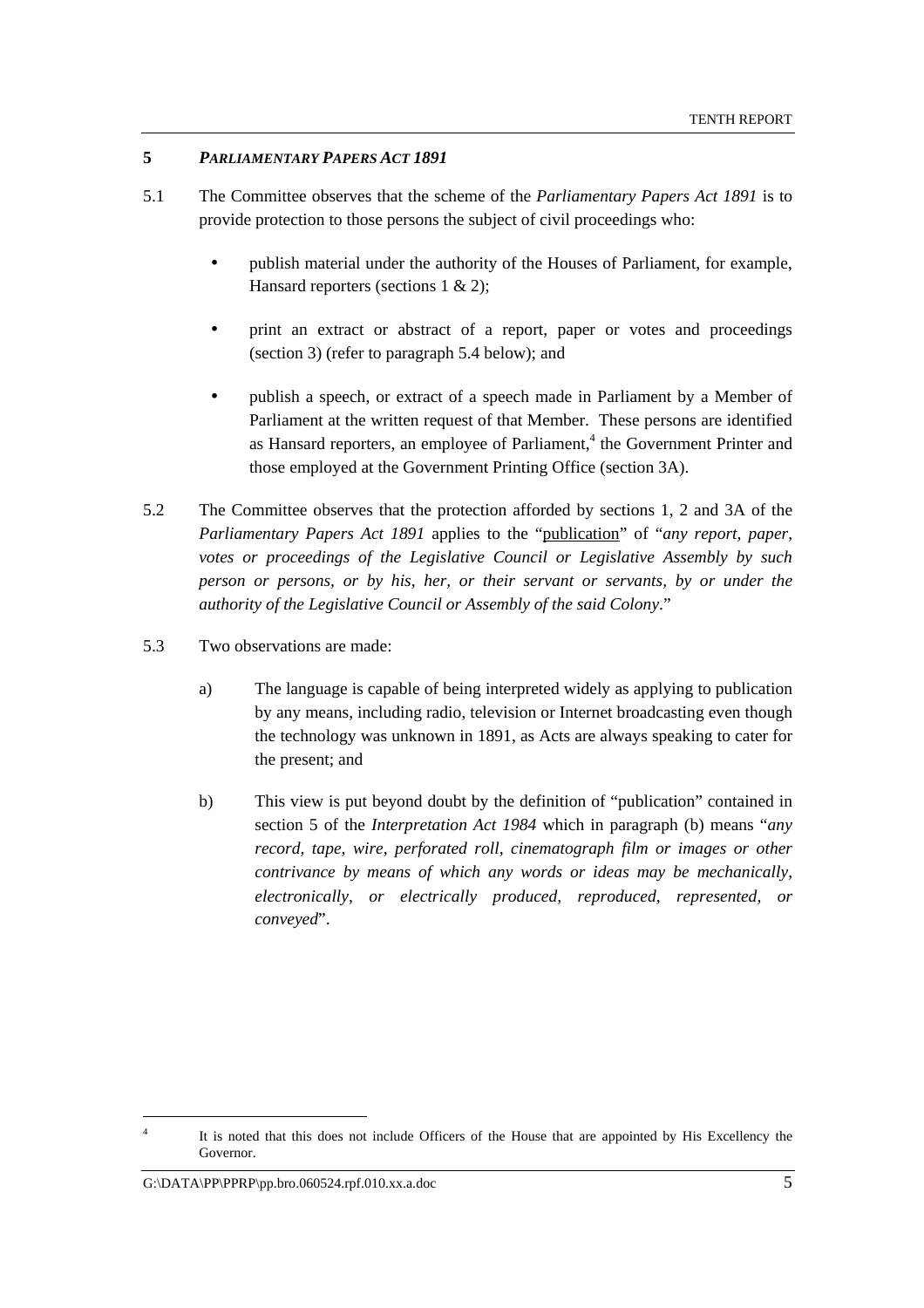- 5.4 The Committee further observes that the protection afforded by section 3 of the *Parliamentary Papers Act 1891*, equivalent to a defence of qualified privilege, applies to the *bona fide* and without malice "printing" of "*any extract from or abstract of such report, paper, votes or proceedings*". The definition of "publication" in section 5 of the *Interpretation Act 1984*, paragraph (a), provides that all written and printed matter is a "publication". However, the Committee is concerned that section 3 of the *Parliamentary Papers Act 1891*, may not afford the same protection to a person publishing an extract or abstract on the Internet as it would to a person "printing" such an extract or abstract.
- 5.5 The Committee observes that the *Defamation Act 2005* may provide protection in these circumstances to a person publishing an extract or abstract on the Internet but, even if this was the case, the *Parliamentary Papers Act 1891* should provide a qualified protection for Internet publication in addition to "printing".
- 5.6 In light of the Committee's recommendation that the Legislative Council broadcast its proceedings on the Internet and to ensure that the House's privileges are maintained, the Committee has written to the Attorney General requesting that the *Parliamentary Papers Act 1891* be reviewed so as to clarify the scope of its protection in relation to the matters identified above.
- 5.7 To ensure webcasting proceedings of the House are cloaked with absolute privilege under the *authority of the Council* the Committee recommends that the House pass a resolution authorising the broadcast of the Legislative Council's proceedings.

**Recommendation 1: The Committee recommends that the House pass a resolution authorising the broadcasting of the Legislative Council's proceedings.** 

This recommendation is captured in Recommendation 5.

#### **6 COPYRIGHT**

- 6.1 The Committee notes Parliament's Internet site states that Copyright of Parliament materials resides with "the Parliament of Western Australia". However, who is or what is the "Parliament of Western Australia" for the purposes of the copyright law? For example, who would have legal standing?
- 6.2 If the copyright rests with the "maker" then, in absence of any special provisions, no copyright would seem to rest in the two Houses. As neither House possesses legal personality, they could not themselves hold copyright although bodies could be established, by legislation, to whom the copyright could be assigned.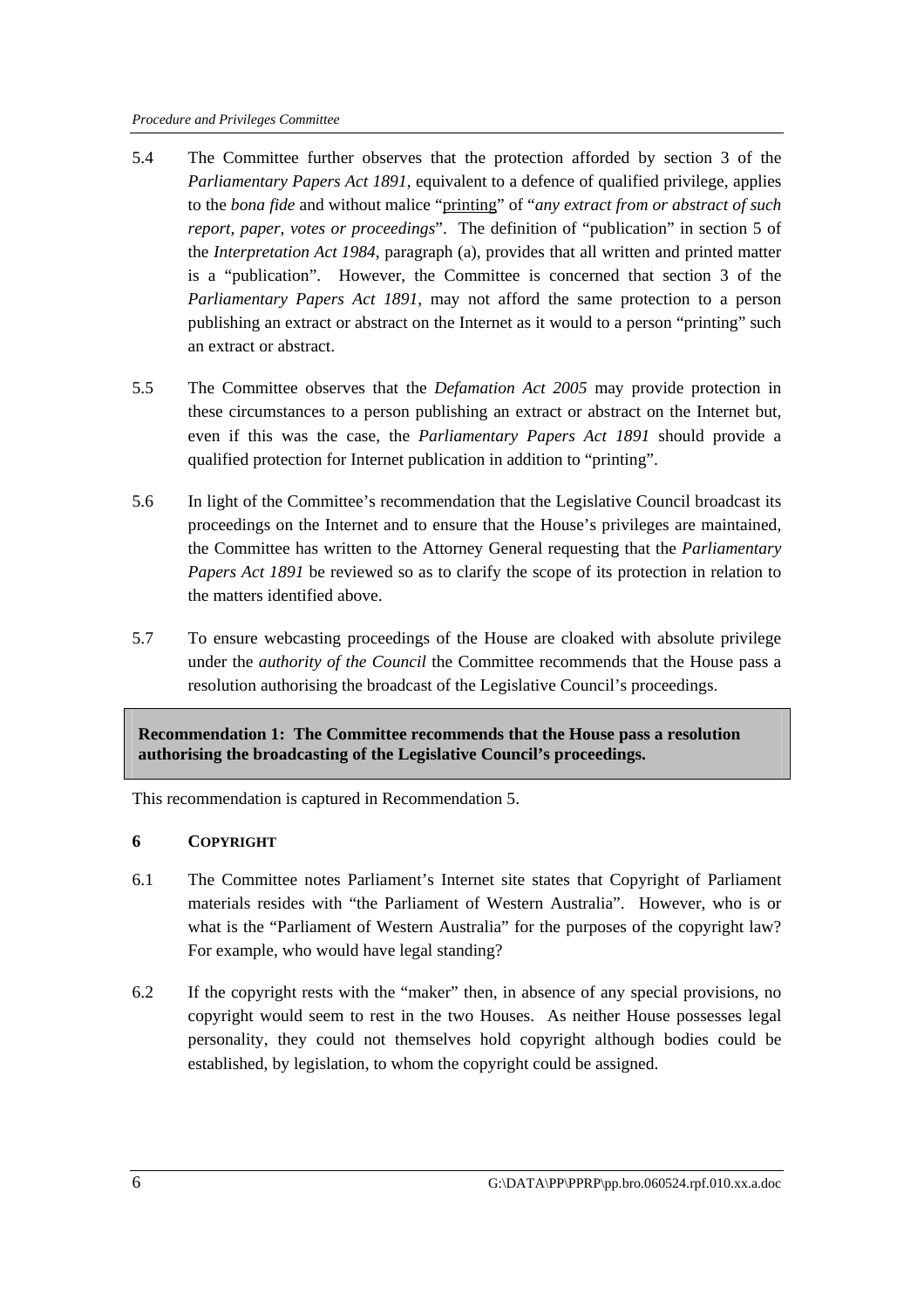6.3 At the Committee's request the President has written to the State Solicitor seeking a legal opinion regarding ownership of the copyright for any broadcasting of parliamentary proceedings.

#### **7 SUMMARY**

- 7.1 The Committee considers the benefits of webcasting certainly outweigh any potential legal implications. The technology will make the work of the House, and its Committees, much more accessible than has so far been possible through traditional media. Webcasting provides an opportunity for the community to see the workings of the House without the necessity to attend the Parliament. This is particularly important to the regional community, if the necessary technology is available. Although, the experience for viewers using webcasting can never be the same as for visitors in the public gallery, webcasting does provide another avenue to engage the general public in politics, in particular, to access young people interested in politics.
- 7.2 The Committee notes the introduction of webcasting in the Legislative Assembly has shown that the service is useful for public servants, Members and their staff to monitor question time or progression of business in the Chamber.

#### **8 REQUIREMENTS**

- 8.1 The Committee notes the Parliamentary Services Department (Information Technology Services) has recently upgraded the webcasting system to expand the bandwidth and hardware to ensure appropriate access speed for users. There are no additional infrastructure costs to the Legislative Council in providing the service. However there are some additional operational requirements for staff in providing the text capturing indicating the subject matter before the House and its stage.
- 8.2 The Committee recommends the webcasting service be available as soon as reasonably practicable.

**Recommendation 2: The Committee recommends that the webcasting service be available as soon as reasonably practicable.** 

This recommendation is captured in Recommendation 5.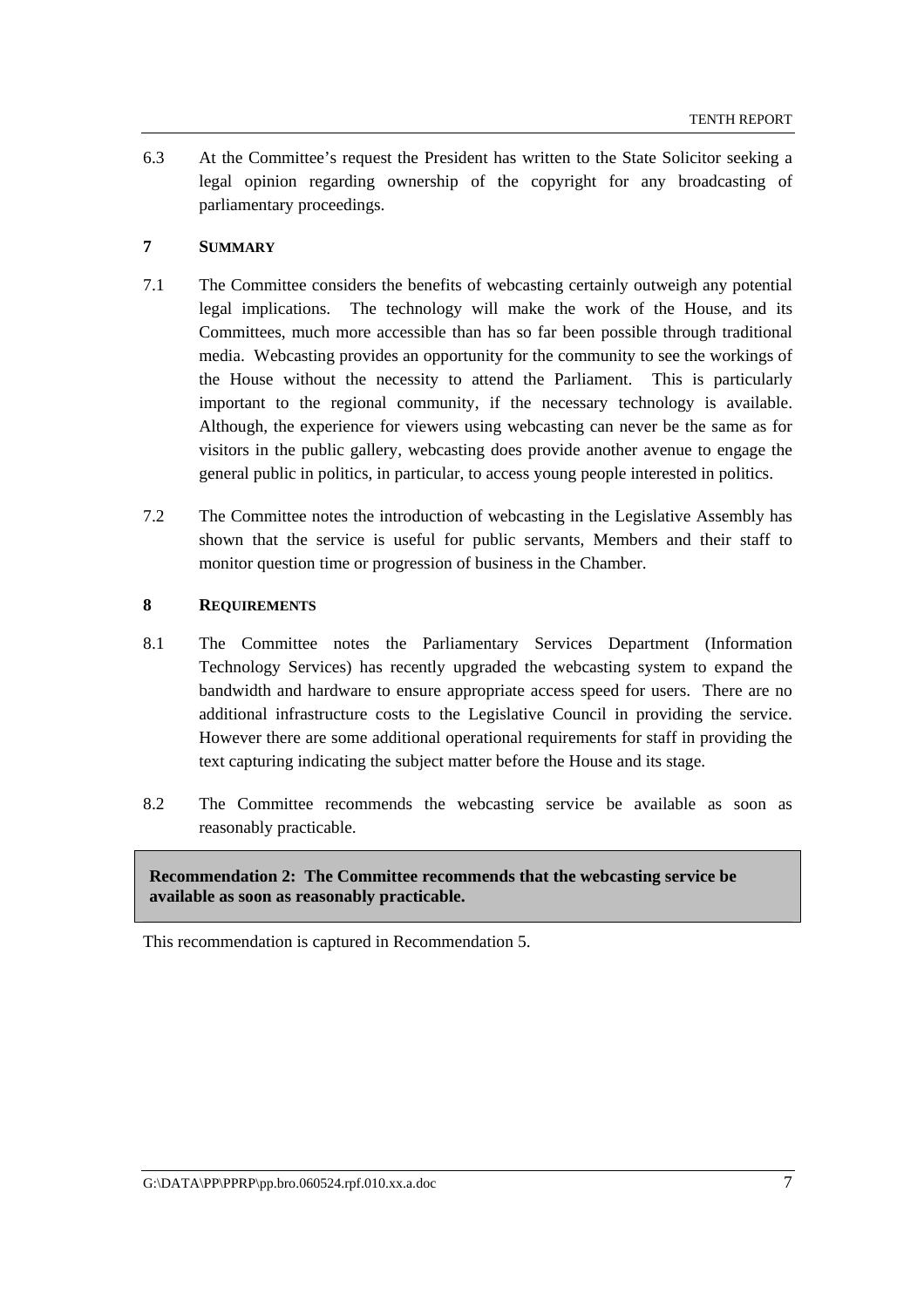- 8.3 The Committee notes that, currently, high-speed Internet connection is not widely available particularly in regional areas. This limits the number of Internet users who could access the video and audio proceeding. There is a large number of Internet subscribers still using old technology such as 56k modems to access the Internet.
- 8.4 Slow Internet connection would be adequate for audio but not video feeds. Therefore, it is recommended that Internet users have the option of selecting either audio and visual or audio only. This will maximise the number of Internet subscribers who can access the proceedings where they do not have high-speed Internet connection.

**Recommendation 3: The Committee recommends that users have the option of selecting either audio and visual or audio only.** 

This recommendation is captured in Recommendation 5.

8.5 To assist viewers of the webcasting of parliamentary proceedings the Committee recommends that a capturing system be implemented to enable the display of the subject matter currently being debated, its stage and the Member who is speaking.

**Recommendation 4: The Committee recommends that a capturing system be implemented to enable users to know the subject matter currently being debated, its stage and the Member who is speaking.** 

This recommendation is captured in Recommendation 5.

8.6 The Committee has written to the Executive Manager - Parliamentary Services requesting that consideration be given to introducing a service which automatically stores proceedings on-line as an archive, with the archive material accessible through an integrated, text-base search of the proceedings of the House for up to 14 sitting days. This new service would enable Internet users to view proceedings at their leisure and find the debate of interest. This service will overcome the problems, with the live feed, with not knowing when a particular debate may occur during the day or evening.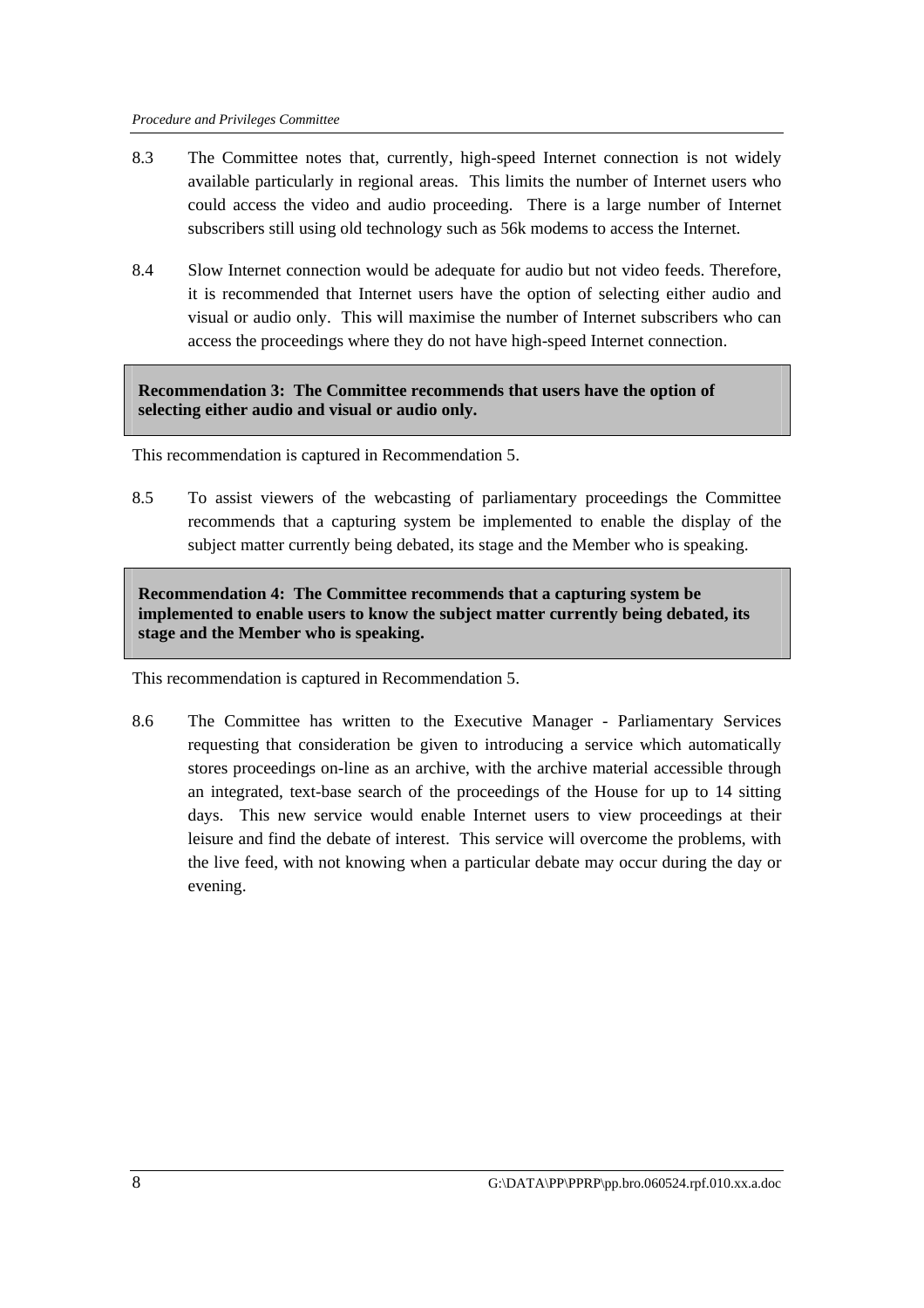#### **9 PROPOSED RESOLUTION OF THE HOUSE**

**Recommendation 5: To accommodate matters discussed in this report including Recommendations 1 to 4 the Committee recommends that the House pass a resolution in the following form:** 

> *The Legislative Council authorises the broadcasting of the Legislative Council's proceedings as soon as reasonably practicable and requests that the facility:*

- *1. ensure users have the option of selecting either audio and visual or audio only;*
- *2. contain a capturing system to enable users to know the subject matter currently being debated, its stage and the Member who is speaking;*
- *3. contain a service that automatically stores proceedings online as an archive, with the archived material accessible through an integrated, text-based search of the proceedings of the House for up to 14 sitting days.*

*The Legislative Council further authorises the Clerk to do all things reasonably necessary to implement the resolution.*

R Buffel

**Hon Nick Griffiths MLC President of the Legislative Council Chairman** 

**30 May 2006**